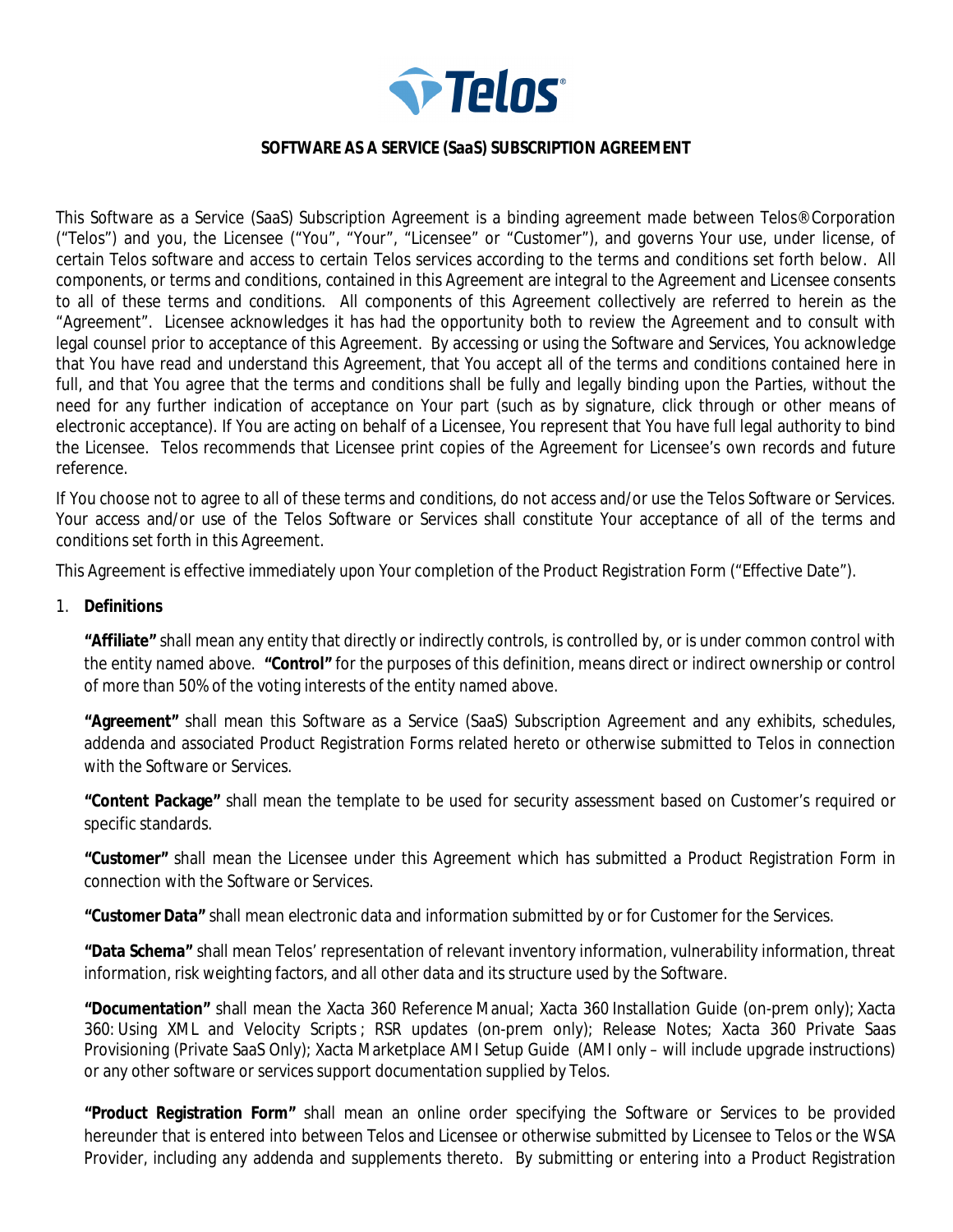Form, Customer agrees such Product Registration Form shall be considered part of this Agreement and further agrees to be bound by all the terms and conditions of this Agreement.

**"Project"** shall mean the security assessment of the Customer-defined system boundary. Each project requires valid access credentials, provided by Telos, that activate and enforce the functionality available in the Services.

**"Services"** shall mean the services which Telos agrees to provide under this Agreement that are ordered by Customer through an online Product Registration Form, namely access to the Software, any management services and any other services specified in this Agreement or made available online by Telos. Please visit https://www.telos.com/ it-risk-management/xacta/support/ for a complete description of those Services.

 **"Software"** shall mean the Telos proprietary set of instructions that are executed by a machine, including (without limitation), subsequent updates, enhancements, modifications and releases of the same, as well as third party software added to or used in connection with the foregoing; and, all related components, templates, features, enhancements, modifications, data and related files that is used by Telos to perform the Services.

**"Telos Materials"** shall mean any software, programs, tools, systems, data or other materials made available by Telos to Customer in the course of the performance of the Services, including but not limited to, the Software, Documentation, as well as any information, materials or feedback provided by the Customer to Telos relating to the Software, Documentation, Data Schema and Content Package.

**"Web Services Account"** or **"WSA"** shall mean a cloud based account which Licensee maintains at one of the Telos authorized cloud computing platform web hosting service providers which hosts the Telos Software which Licensee accesses and uses under this Agreement.

**"WSA Provider"** shall mean the entity providing the WSA.

2. **SaaS Services and Support**

2.1 Subject to the terms of this Agreement, Telos will use commercially reasonable efforts to provide Customer the Services in accordance with the Product Registration Form. As part of the ordering process, Customer will identify an administrative user name and password for Customer's account.

2.2 Subject to the terms of this Agreement, Telos will provide Customer with reasonable technical support and management services. Please visit https://www.telos.com/ it-risk-management/xacta/support/ for a complete description of those Services.

3. **Restrictions and Responsibilities**

3.1 Customer will not make any Service or Software available to, or use any Service or Software for the benefit of, anyone other than Customer, unless expressly stated otherwise in a Product Registration Form. Customer will not sell, resell, license, sublicense, distribute, make available, rent or lease any Service or Software, or use the Services or any Software for timesharing or service bureau purposes or otherwise for the benefit of a third party.

3.2 Customer will not directly or indirectly: reverse engineer, decompile, disassemble or otherwise attempt to discover the source code, object code or underlying structure, ideas, know-how or algorithms relevant to the Services or any Telos Materials; modify, translate, or create derivative works based on the Services or any Software (except to the extent expressly permitted by Telos or authorized within the Services); or remove any proprietary notices or labels.

3.3 Customer will not use a Service or Software to store or transmit infringing, libelous, or otherwise unlawful or tortious material, or to store or transmit material in violation of third-party privacy rights.

3.4 This Agreement is subject to and conditioned upon compliance with the U.S. Export Administration Regulations, the International Traffic of Arms Regulations, country specific economic sanctions programs implemented by the Office of Foreign Assets Control, and the applicable regulations thereunder (collectively, the "U.S. Export Laws"). Customer may not remove or export from the United States or allow the export or re-export of the Services, Software or anything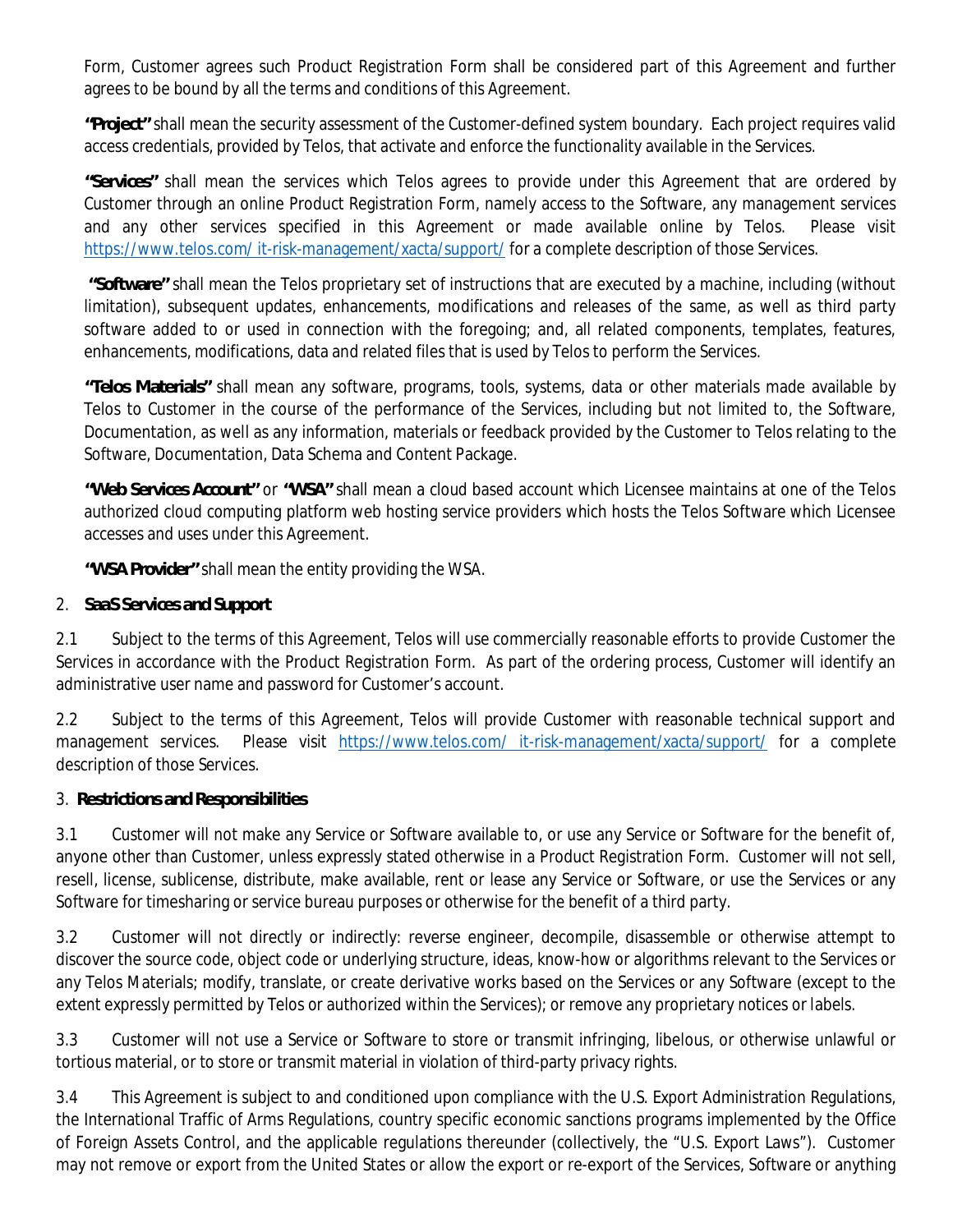related thereto, or any direct product thereof in violation of any restrictions, laws or regulations of the United States Department of Commerce, the United States Department of Treasury Office of Foreign Assets Control or any other United States or foreign agency or authority. For clarity, the Customer shall be solely responsible for compliance related to the manner in or by which the Customer chooses to use the Services and Software, including the transfer and processing of any content, the provision of Customer's content to end users, and the on-line region in which any of the foregoing occurs.

3.5 Customer represents, covenants, and warrants that Customer will use the Services only in compliance both with Telos' SaaS Acceptable Use Policy (found at https://www.telos.com/assets/telos-saas-acceptable-use-policy.pdf) then in effect ("Policy") and with all applicable laws and regulations. Customer hereby agrees to indemnify and hold harmless Telos against any damages, losses, liabilities, settlements and expenses (including, without limitation, costs and attorneys' fees) in connection with any claim or action that arises from an alleged violation of the foregoing or otherwise from Customer's use of the Services. Although Telos has no obligation to monitor Customer's use of the Services, Telos may do so, and Customer hereby authorizes Telos to do so. Telos may prohibit any use of the Services it believes may be (or is alleged to be) in violation of the foregoing.

3.6 Customer shall be responsible for obtaining and maintaining any equipment and ancillary services needed to connect to, access or otherwise use the Services, including without limitation, hardware, software, networking, WSA and the like. Customer shall also be responsible for maintaining the security of Customer's account, passwords and files and for all uses of Customer's account with or without Customer's knowledge or consent, and Customer hereby acknowledges and agrees that Telos shall have no responsibility for such matters.

3.7 Customer owns and accepts all responsibility for any data, information or material that Customer and its users process or submit to the Service in the course of using the Service, including any personally identifiable information (Customer Data). Customer agrees to separately back up all Customer Data. Customer at all times retains ownership of all Customer Data. Customer, and not Telos, shall have sole responsibility for the accuracy, quality, security, integrity, legality, reliability, appropriateness, and intellectual property rights in all Customer Data. Customer is solely responsible for ensuring that any processing of Customer Data by Telos and Customer via the Service is in compliance with all applicable laws. Customer shall provide notices to, and obtain any consents from, third parties as required by applicable law, rule or regulation in connection with Telos' processing of Customer Data via the Service. Customer shall not process or submit to the Service any Customer Data that includes any "protected health information," as defined under the Health Insurance Portability and Accountability Act, or Sensitive Personal Data as defined under the EU Directive 95/46/EC as enacted in the member states of the European Union or any similar or subsequent regulation.

### 4. **Confidentiality and Proprietary Rights**

4.1 Each party (the "Receiving Party") understands that the other party (the "Disclosing Party") has or may disclose business, technical or financial information relating to the Disclosing Party's business (hereinafter referred to as "Proprietary Information" of the Disclosing Party). Proprietary Information of Telos includes non-public information regarding features, functionality and performance of the Services. Proprietary Information of Customer includes nonpublic data provided by Customer to Telos to enable the provision of the Services ("Customer Data"). The Receiving Party agrees: (i) to take reasonable precautions to protect such Proprietary Information, and (ii) not to use (except in performance of the Services or as otherwise permitted herein) or divulge to any third person any such Proprietary Information. Proprietary Information does not include any information after 3 years following disclosure thereof or any information that the Receiving Party can document (a) is or becomes generally available to the public, or (b) was in its possession or known by it prior to receipt from the Disclosing Party, or (c) was rightfully disclosed to it without restriction by a third party, or (d) was independently developed without use of any Proprietary Information of the Disclosing Party, or (e) is required to be disclosed by law.

4.2 Customer acknowledges and agrees that the Telos Materials are and shall at all times be and remain the sole and exclusive property of Telos and Telos' third party licensors, subject only to the ownership rights of such third parties in portions of the Software and the rights granted to Customer in this Agreement. Telos retains all right, title and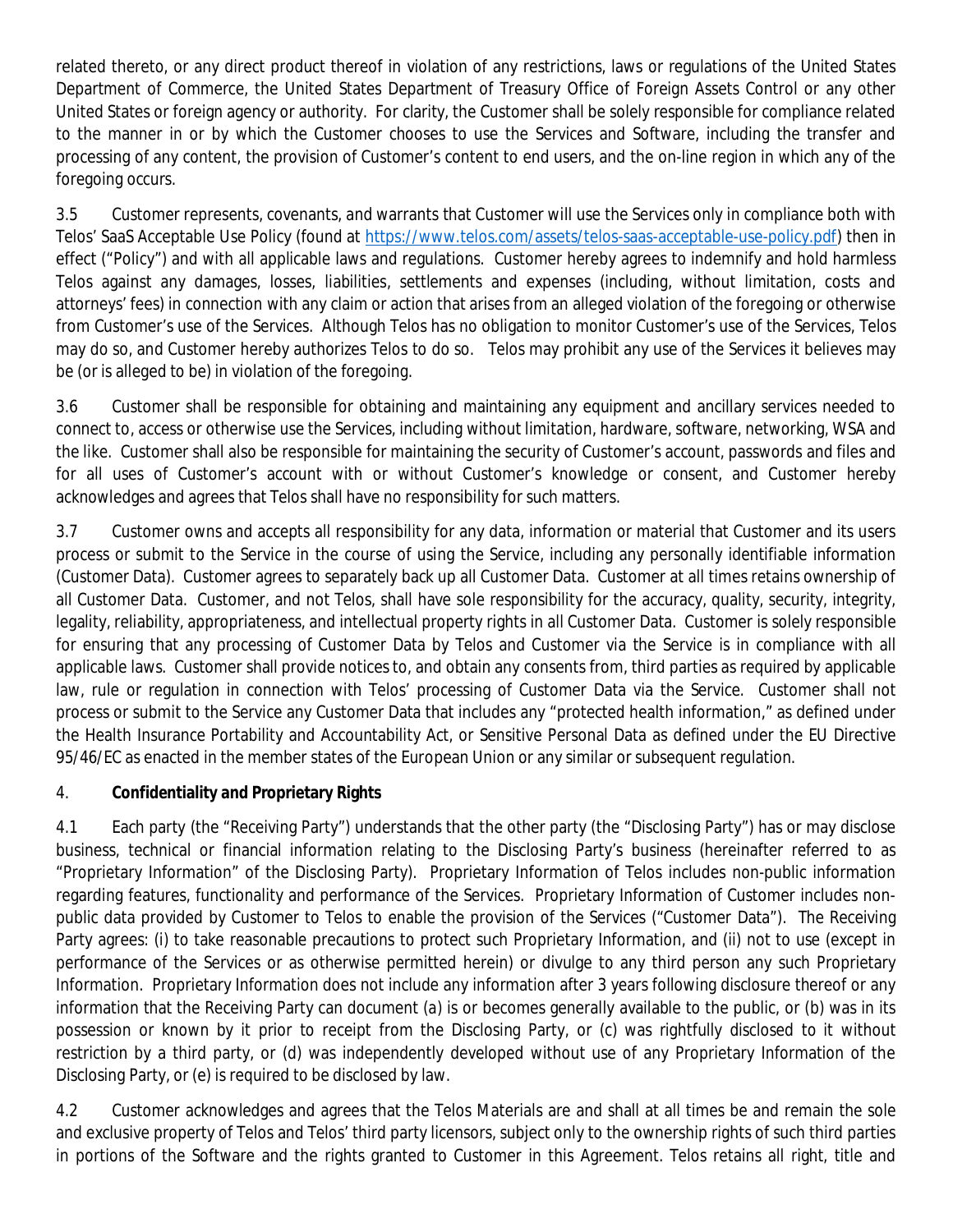interest in and to the Telos Materials. Customer does not and will not be deemed to acquire any right, title or interest therein, except as expressly granted in this Agreement. Further, Customer does not and will not be deemed to acquire any right, title or interest in any patent(s), copyrighted material, or other intellectual property, or proprietary information or data, owned by Telos Corporation and /or any of its subsidiaries or affiliates.

4.3 Telos provides the Services, including related Software and technology, for ultimate federal government end use solely in accordance with the following: Government technical data and software rights related to the Services include only those rights customarily provided to the public as defined in this Agreement. This customary commercial license is provide in accordance with FAR 12.211 and FAR 12.212, and for Department of Defense transactions, DFAR 252.227- 7015 and DFAR 227.7202-3.

4.4 Customer shall own all right, title and interest in and to the Customer Data as well as any data that is derived from the Customer Data and provided to Customer as part of the Services.

4.5 Notwithstanding anything to the contrary, Telos shall have the right to collect and analyze data and other information relating to the provision, use and performance of various aspects of the Services and related systems and technologies (including, without limitation, information concerning Customer Data and data derived therefrom), and Telos will be free (during and after the term hereof) to (i) use such information and data to improve and enhance the Services and for other development, diagnostic and corrective purposes in connection with the Services and other Telos offerings, and (ii) disclose such data solely in aggregate or other de-identified form in connection with its business. No rights or licenses are granted except as expressly set forth in this Agreement.

# 5. **Payment of Fees**

5.1 Customer and Telos acknowledge and agree that payment of fees or other sums due to Telos in connection with this Agreement will be handled or coordinated by or through the WSA Provider. Customer will pay WSA Provider the then applicable fees described in the Product Registration Form for the Services in accordance with the terms therein ("Fees"). If Customer's use of the Services exceeds the Service capacity selected by the Customer as set forth on the Product Registration Form or otherwise requires the payment of additional fees, Customer shall be notified and will have the opportunity to acknowledge the need for Service capacity to be increased. WSA Provider will bill for such increased usage and Customer agrees to pay the additional fees in the manner provided herein or as otherwise described to Customer. If Customer acknowledgement is not received within 72 hours of notification, Telos shall have the right to suspend Services. Telos reserves the right to change Fees or applicable charges and to institute new charges and Fees at the end of the initial service term or then-current renewal term, upon thirty (30) days prior notice to Customer, and Customer's continued use of Telos' Services shall be deemed acceptance of such changes to the charged Fees or applicable charges. If Customer believes that WSA Provider has billed Customer incorrectly, Customer must contact WSA Provider, as applicable, no later than 60 days after the closing date on the first invoice in which the error or problem appeared, in order to receive an adjustment or credit, and WSA Provider shall not be responsible for any errors in billing not brought to its attention in accordance with this provision. Inquiries should be directed to WSA Provider's customer support department.

5.2 WSA Provider will invoice Customer in accordance with this Agreement, the relevant Product Registration Form, and the Customer's WSA. Fees are due net 30 days from the invoice date. Unpaid amounts are subject to a finance charge of 1.5% per month on any outstanding balance, or the maximum permitted by law, whichever is lower, plus all expenses of collection. Failure of Customer to pay WSA Provider's invoices in accordance with this Agreement shall represent a breach of Customer's obligations under this Agreement and shall entitle Telos to immediately terminate Customer's access to the Services. Customer shall be responsible for all taxes associated with Services other than U.S. taxes based on Telos' net income.

### 6. **Term and Termination**

6.1 This Agreement commences on the Effective Date and continues until all Services hereunder have expired or have been terminated.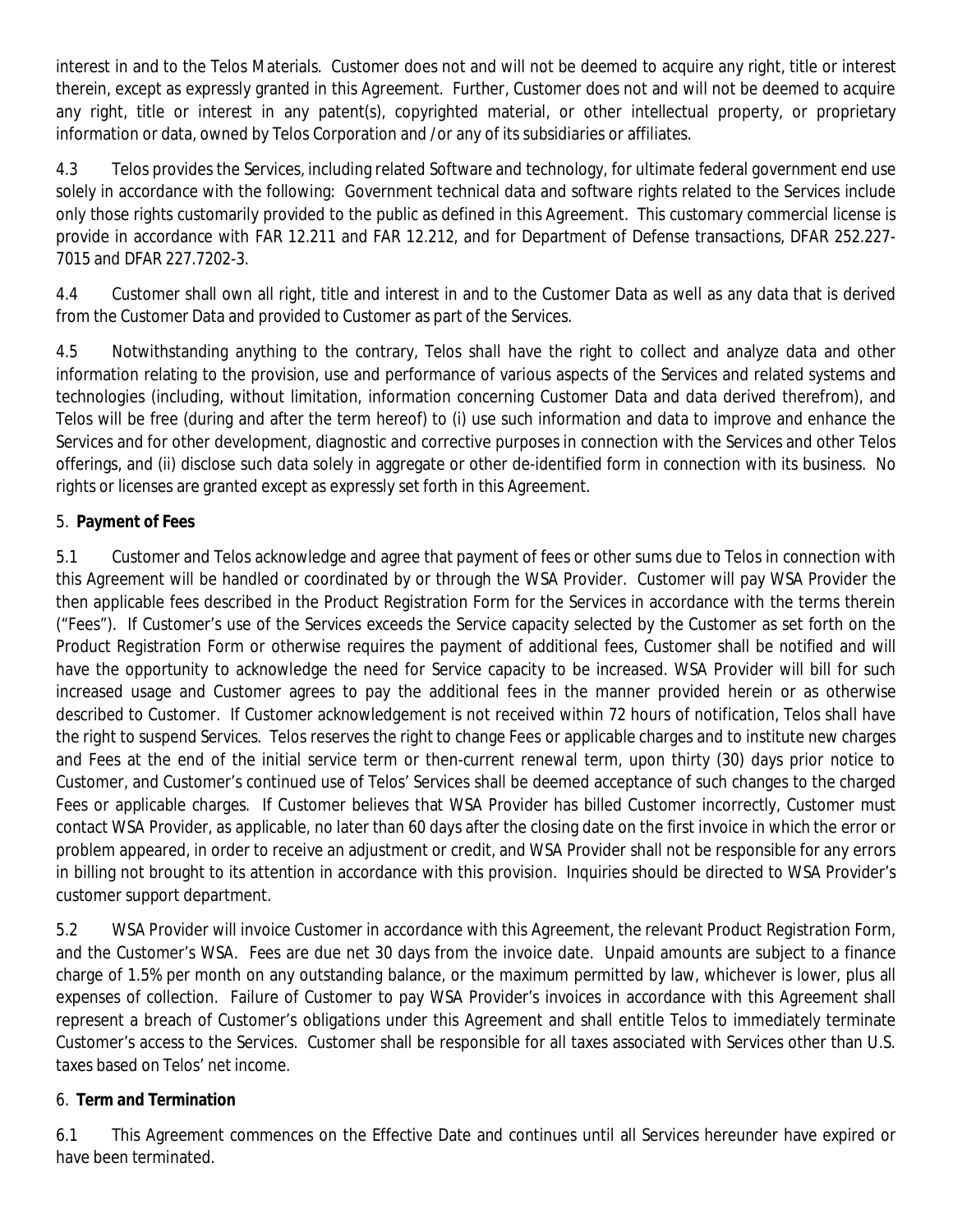6.2 The term of this Agreement and each Service shall be as specified in the applicable Product Registration Form. Unless otherwise specified in the Product Registration Form, Services will be for an initial term of one year or two years, as selected by Customer. The Customer will be provided an opportunity on the Product Registration Form to automatically renew the Agreement for additional one year periods and, unless the Customer elects to opt out of such term auto-renewal function, this Agreement and the Services will automatically renew for additional one year periods on each anniversary of the Effective Date. If Customer opts out of the term auto-renewal function, Customer may renew the Service no later than 72 hours prior to the expiration of the initial or any later Service term.

6.3 Either party may also terminate this Agreement upon 30 days written notice if the other party materially breaches any of the terms or conditions of the Agreement and fails to correct the breach within the notice period. Customer will pay in full for the Services up to and including the last day on which the Services are performed.

6.4 Upon any termination and upon Customer request, Telos will make all Customer data available to Customer for electronic retrieval for a period of 30 days, but thereafter Telos may delete or destroy all copies of Customer data in its systems or otherwise in its possession or control.

6.5 The following sections will survive any termination or expiration of this agreement: 3.2, 3.7, 4, 5, 6, 7, 8 and 9.

# 7. **Warranty and Disclaimer**

7.1 Telos shall use reasonable efforts consistent with prevailing industry standards to provide and maintain the Services in a manner which minimizes errors and interruptions in the Services and shall perform the Services in a professional and workmanlike manner. Customer acknowledges that the Services may be temporarily unavailable due to scheduled maintenance or for unscheduled emergency maintenance, either by Telos or by third-party providers, or because of other causes beyond Telos' reasonable control. Where reasonably possible, Telos shall use reasonable efforts to provide advance notice in writing or by e-mail of any scheduled service disruption.

7.2 **TELOS DOES NOT WARRANT THAT THE SERVICES WILL BE UNINTERRUPTED OR ERROR FREE; NOR DOES TELOS MAKE ANY WARRANTY AS TO THE RESULTS THAT MAY BE OBTAINED FROM USE OF THE SERVICES. THE SERVICES ARE PROVIDED "AS IS" AND TELOS DISCLAIMS ALL WARRANTIES OF ANY TYPE, EXPRESS OR IMPLIED, INCLUDING, BUT NOT LIMITED TO, IMPLIED WARRANTIES OF MERCHANTABILITY, FITNESS FOR A PARTICULAR PURPOSE AND NON-INFRINGEMENT.**

# 8. **Limitation of Liability and Limitation on Damages**

**IN NO EVENT SHALL TELOS, ITS SUPPLIERS, OR THE WSA PROVIDER BE LIABLE FOR ANY DIRECT, INDIRECT, INCIDENTAL, SPECIAL, CONSEQUENTIAL, EXEMPLARY OR PUNITIVE DAMAGES, INCLUDING WITHOUT LIMITATION DAMAGES FOR LOSS OF PROFITS, LOSS OF GOOD WILL, LOSS OF DATA OR USE, OR ANY BUSINESS INTERRUPTION OR DISRUPTION, INCURRED BY EITHER CUSTOMER OR ANY THIRD PARTY, WHETHER IN AN ACTION SOUNDING IN CONTRACT, TORT, WARRANTY, FIDUCIARY DUTY, STATUTORY CLAIM UNDER ANY FEDERAL, STATE, LOCAL LAW OF THE UNITED STATES OF AMERICA OR ANY OTHER JURISDICTION, OR ANY OTHER TYPE OF LEGAL CLAIM, EVEN IF THE OTHER PARTY HAS BEEN ADVISED OF THE POSSIBILITY OF SUCH DAMAGES.**

**FURTHER, NEITHER TELOS NOR ANY OF ITS AFFILIATES OR LICENSORS WILL BE RESPONSIBLE FOR ANY COMPENSATION, REIMBURSEMENT, LOSSES, COSTS OR DAMAGES ARISING IN CONNECTION WITH: (A) CUSTOMER'S INABILITY TO USE THE SERVICES, INCLUDING AS A RESULT OF ANY (I) TERMINATION OR SUSPENSION OF THIS AGREEMENT OR CUSTOMER'S USE OF OR ACCESS TO THE SERVICES, (II) TELOS' DISCONTINUATION OF ANY OR ALL ACCESS TO THE SERVICES, OR (III) ANY UNANTICIPATED OR UNSCHEDULED DOWNTIME OF ALL OR A PORTION OF THE ACCESS TO THE SERVICES FOR ANY REASON WHATSOEVER, INCLUDING AS A RESULT OF POWER OUTAGES, SYSTEM FAILURES OR OTHER INTERRUPTIONS; (B) THE COST OF PROCUREMENT OF SUBSTITUTE GOODS OR SERVICES; (C) ANY INVESTMENTS, EXPENDITURES, OR COMMITMENTS BY CUSTOMER TO ANY THIRD PARTIES IN CONNECTION WITH THIS AGREEMENT OR CUSTOMER'S USE OF OR ACCESS TO THE SERVICES; OR (D) ANY UNAUTHORIZED ACCESS TO, ALTERATION OF, OR THE DELETION, DESTRUCTION, DAMAGE, LOSS, DENIAL OF ACCESS, OR FAILURE TO MAINTAIN OR STORE ANY OF CUSTOMER'S CONTENT OR OTHER DATA.**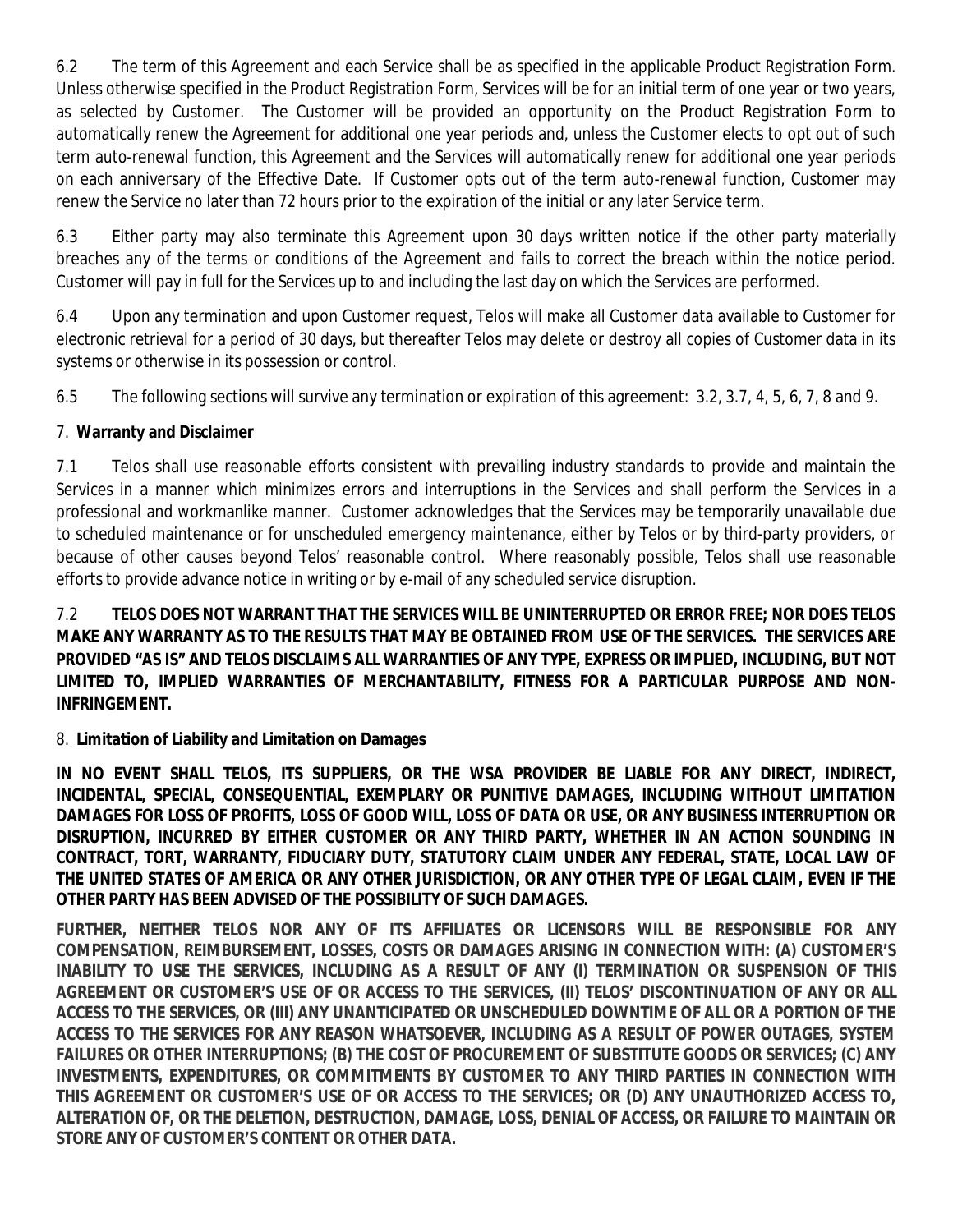**THE AGGREGATE AND CUMULATIVE TOTAL LIABILITY OF TELOS, ITS SUPPLIERS, AND/OR THE WSA PROVIDER FOR DAMAGES, INCLUDING FOR DIRECT DAMAGES, UNDER THIS AGREEMENT SHALL IN NO EVENT EXCEED THE AMOUNT OF FEES PAID BY CUSTOMER UNDER THIS AGREEMENT THAT GAVE RISE TO THE CLAIM DURING THE 12 MONTHS PRECEDING THE CLAIM, AND IF SUCH DAMAGES RELATE TO PARTICULAR SERVICES, SUCH LIABILITY SHALL BE LIMITED TO FEES PAID FOR THE SERVICES GIVING RISE OR RELATED TO THE ALLEGED LIABILITY AND DAMAGES UNDER THIS AGREEMENT DURING THE 12 MONTHS PRECEDING THE CLAIM.**

**LICENSEE ACKNOWLEDGES THAT THE FEES APPLICABLE FOR THE SERVICES REFLECT THE ALLOCATION OF RISK SET FORTH IN THIS AGREEMENT AND THAT TELOS WOULD NOT HAVE ENTERED INTO THIS AGREEMENT WITHOUT THE DISCLAIMERS OF WARRANTY AND LIMITATIONS OF BOTH LIABILITY AND DAMAGES SET FORTH IN THIS AGREEMENT (INCLUDING THOSE SET FORTH ABOVE IN THIS SECTION 8 AND IN SECTION 9.2 BELOW).**

**9. Miscellaneous**

9.1 This Agreement and the associated Product Registration Forms shall not be assignable by Customer without the prior, written consent of Telos. Any assignment or transfer by Customer in violation of this Section will be void. This Agreement may be assigned or transferred by Telos.

9.2 **No Liability for Certain Delays or Failures of Performance.** Telos and its affiliates will not be liable for any delay or failure to perform any obligation under this Agreement where the delay or failure results from any cause beyond its reasonable control, including acts of God, labor disputes or other industrial disturbances, systemic electrical, telecommunications, or other utility failures, earthquake, storms, floods, or other elements of nature, blockages, embargoes, riots, cyber attacks (including without limitation distributed denial of service attacks, malware, ransomware, and any other cyber events), acts or orders of government, acts of terrorism, or war.

9.3 If any term or provision of this Agreement shall be determined by a court of competent jurisdiction to be invalid, the remaining terms and provisions shall remain in effect.

9.4 Telos may modify this Agreement at any time by posting a revised version on its website and/or the WSA Provider's website or by otherwise notifying the Customer in accordance with Section 9.5. The modified terms will become effective upon posting or, if Telos notifies the Customer by email, as stated in the email message. By continuing to use the Services after the effective date of any modifications to this Agreement, Customer agrees to be bound by the modified terms. It is the Customer's responsibility to check the referenced websites regularly for modifications to this Agreement. The current Agreement and Product Registration Form, with priority being given to the Product Registration Form, shall prevail over any additional, conflicting, or inconsistent terms and conditions which may appear on any purchase order or other document furnished by Customer to Telos.

9.5 Any notice, report or statement required to be given or made hereunder shall be considered properly given if sent by email, or registered or certified mail, return receipt requested, postage-paid to the respective address of each party as either of the parties shall have last furnished in writing to the other.

9.6 Customer will not, without Telos' express prior written permission, use any trade name, trademark or other identification (or any abbreviation, contraction or simulation thereof) owned or used by Telos in any advertising, publicity, or marketing.

9.7 This Agreement shall be construed in accordance with the laws of the Commonwealth of Virginia without reference to conflict of law rules. The United Nations Convention for the International Sale of Goods does not apply to this Agreement.

9.8 **Binding Arbitration, Waiver of Right of Jury Trial, and Waiver of Rights of Class, Consolidated or Representative Actions.** Any dispute or claim relating in any way to the Customer's use of the Services will be resolved by binding arbitration, rather than in court, except that Customer may assert claims in small claims court if the claims qualify. The Federal Arbitration Act and federal arbitration law apply to this Agreement. There is no judge or jury in arbitration, and court review of an arbitration award is limited. However, an arbitrator can award on an individual basis